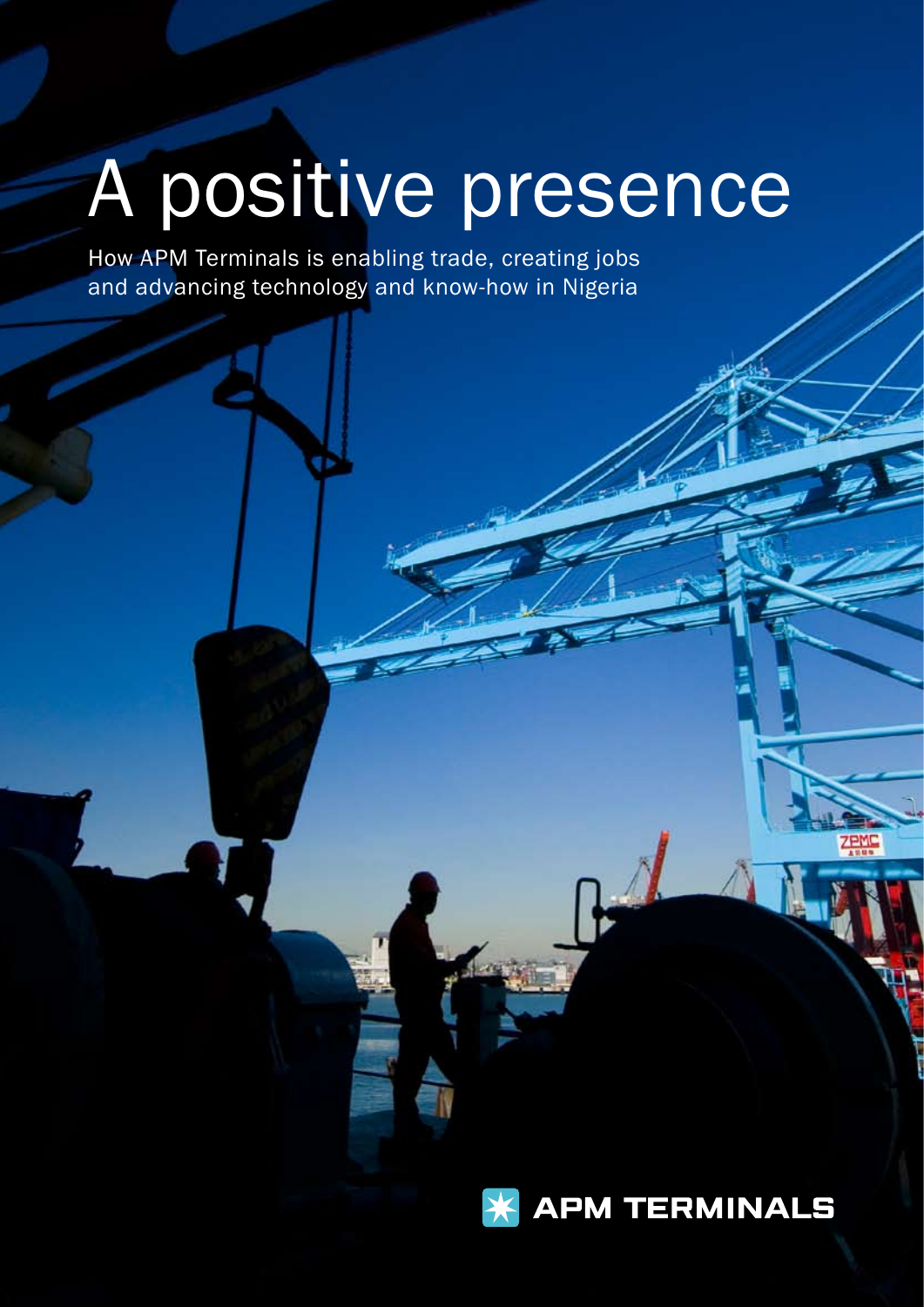# Welcome to Apapa Terminal

In 2006, APM Terminals was awarded a concession to take over Apapa Terminal in Lagos, Nigeria. Although we saw significant business potential in the project, it was clear there would be many obstacles to overcome, including rundown equipment, inefficient processes, inadequate safety and environmental standards, and frequent labour unrest.

Now, after investing some \$1761 million in the first two phases of a comprehensive development programme, we are pleased to report that Apapa is one of the most modern and efficient terminals in Africa. And with Apapa Terminal handling 45% of Nigeria's total container traffic and 50% of all imports to the country, the facility is of major importance to trade in Nigeria and throughout Africa.

### Measuring success in broader terms

It is imperative for our business that Apapa Terminal succeeds as a profitable venture. Yet at APM Terminals, we try to define "success" in broader terms. Port terminals play in important part in societies as trade enablers, employers and centres of technology and know-how. They are even more critical in developing countries, where they can facilitate economic growth and promote social development and prosperity.

We wanted to get a better sense of the broader socioeconomic benefits of our operations at Apapa Terminal, so we recently conducted a major study of the terminal's impact on the local community and Nigerian society at large. We interviewed some 30 stakeholders and analysed a wide range of data to find out how much progress we've made in four key areas: enabling trade; creating jobs and prosperity; investing in society; and sharing technology and knowledge. This brochure summarises the results of the study.

# An important first step

At APM Terminals, we'll be the first to admit that we have a long way to go in understanding the full socioeconomic impact of our operations at Apapa. Still, we hope this study marks an important first step towards a greater awareness that can help us offer further benefits to port communities in Nigeria and around the world.

# Vital statistics

### Nigeria – Africa's most populous country

Population: 154 million, 250 ethnic groups

Economy: GDP \$1,401 per capita (2008)

Development: 158 out of 225 countries (UNHDR)

Poverty: 55–60% live on \$1 per day

Adult illiteracy: 27% (36% of adult women)

Religion: Muslim 50%, Christian 40%

Challenges: Poor infrastructure, unreliable power supply

### Lagos State – Nigeria's largest state

Population: 17 million

Economy: 11% of Nigeria's GDP

### Lagos City – Africa's second-largest city

Population: 15.5 million

### Apapa Terminal – Nigeria's main port

Container traffic: 45% of Nigeria's total container traffic

Import traffic: of all imports to Nigeria

Volumes: 356,000 TEU in 2006; 490,350 TEU in 2009; projected 1.2 million TEU by 2013)



<sup>1</sup> All figures in USD.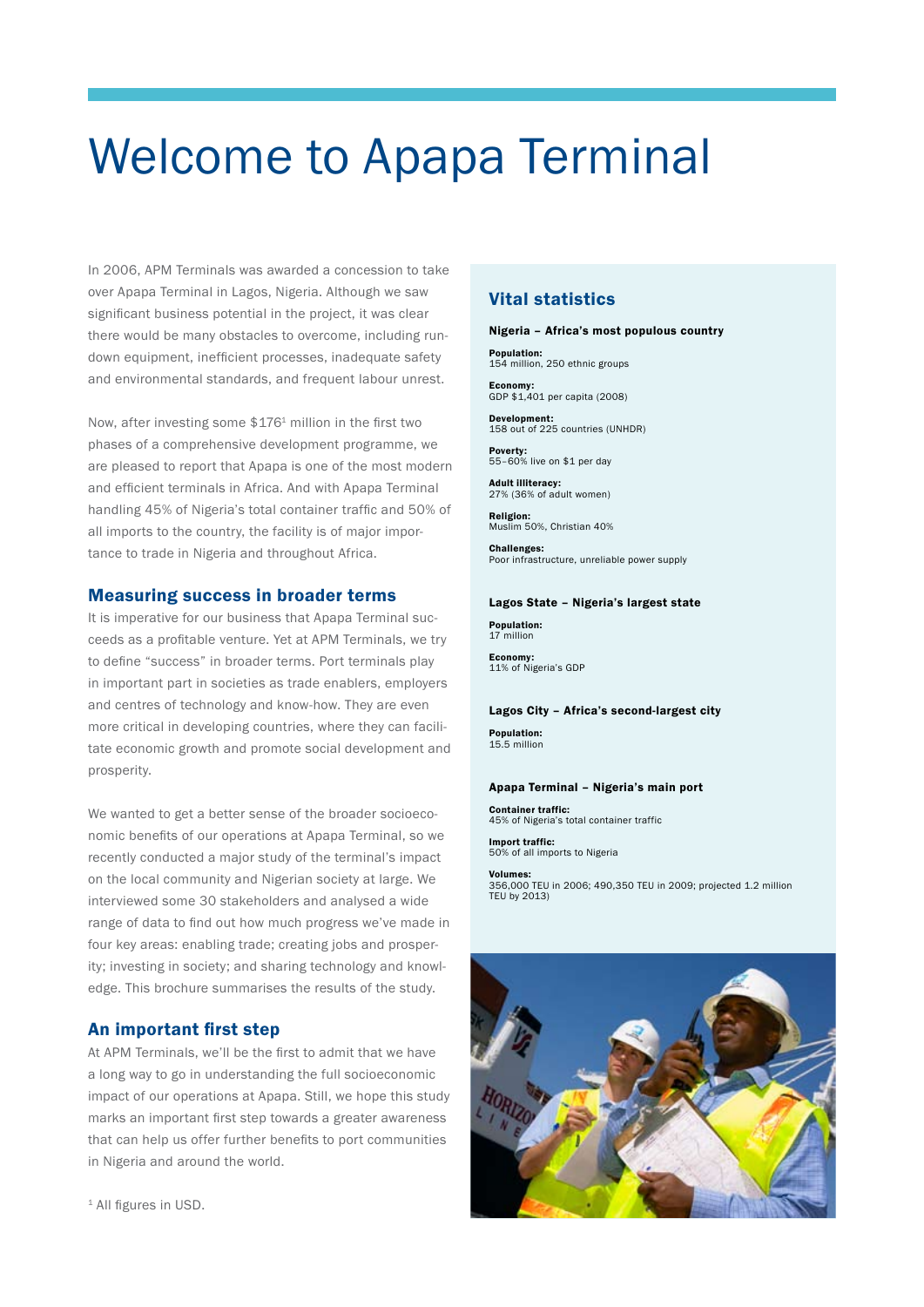

### A triple bottom line

Success for Apapa Terminal shouldn't be measured in monetary terms alone. At APM Terminals, we operate with a "triple bottom line" principle, where the human and environmental impact of a facility is just as important as financial results.

### People

Number of injuries/fatalities 1 major injury, 1 fatality

**Lost Time Injury Frequency**<br>0.41 per 1 million man hours

**Health care for all staff**<br>Including spouse and four dependants

Pension 15% of wage

Group life insurance Up to 3 years' pay

Death insurance In addition to liability insurance: \$16,000

**Employee training**<br>Computer skills, safety, maintenance

**Average training**<br>4.5 hours per employee

**Safety training**<br>840 employees (2006-2009)

# Environment

Total greenhouse gasses 19,982 tonnes (due to limited availability of electricity)

**Target in 2012**<br>15% CO<sub>2</sub> reduction

**Kg CO<sub>2</sub> per TEU**<br>40.78

**Planned green investments**<br>• Surface water management system • Water treatment plant

# **Economics**

Investors Total investment since 2006: \$176 m Future investments in phase 2: \$61 m

Public sector 5% VAT: \$24.9 m (2006–2009) 5–10% WHT: \$8.8 m (2006–2009) 10–25% PAYE: \$7.2 m (2006–2009) Import duty: \$9.6 m (2006–2009) Corporate and education tax: \$2 m (2009)

Donations \$101,000 (2009)

Distribution of turnover (2009) Customers 100% Suppliers 61% Employees 15% Investors 13% Public sector -4%\*

\* Negative figure due to overpaid tax in 2008.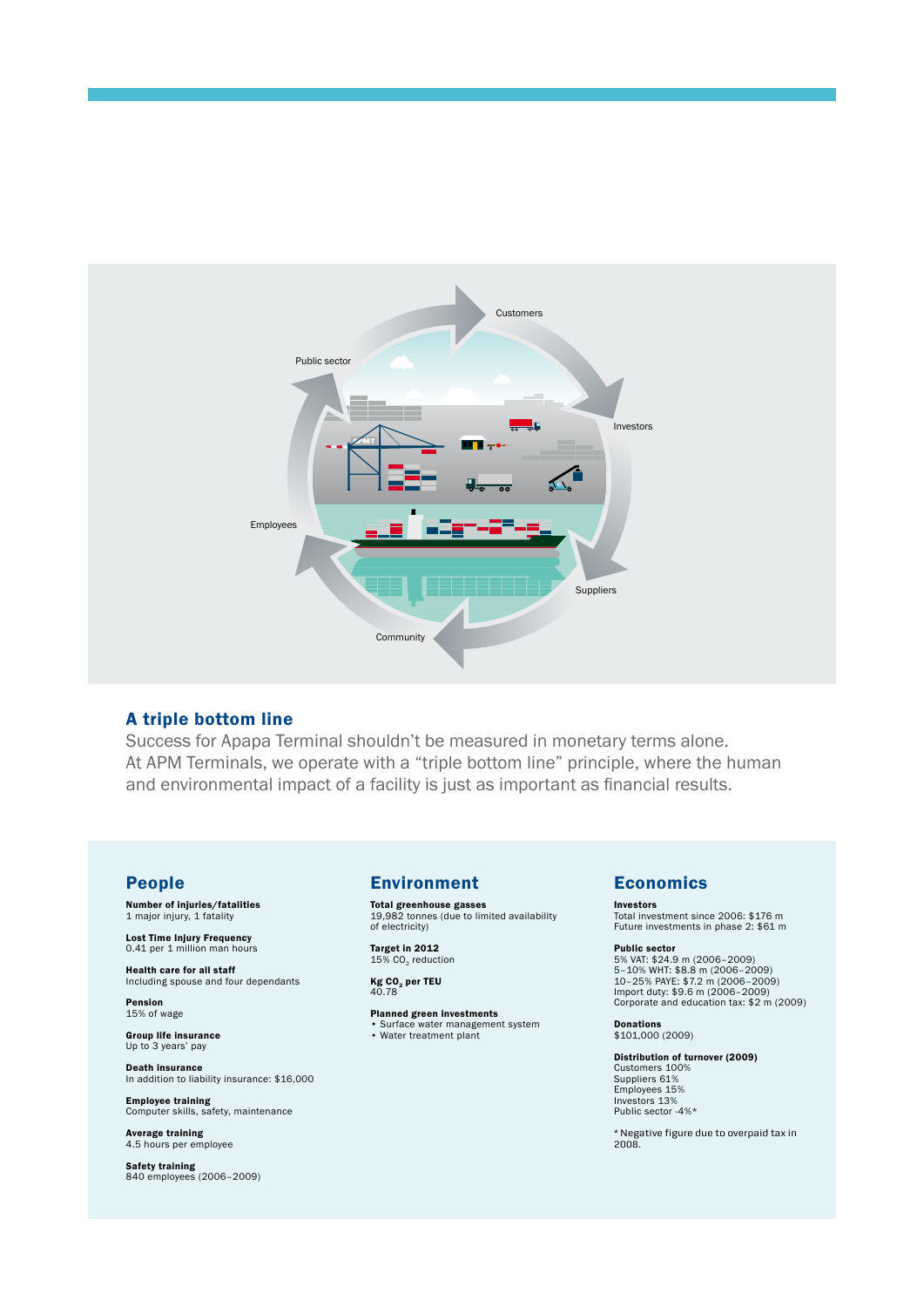# Working together, achieving together

The challenges facing Apapa Terminal in 2006 were daunting. The grounds, buildings and equipment were run down – with trees growing up through equipment in some areas. There was significant vessel congestion, and dwell times were long. A dysfunctional stacking system made it difficult to find containers, and productivity in general was very low. Moreover, there were 4,000 people actually living on the terminal site – making already poor safety and environmental conditions even worse. And ongoing labour disputes led to frequent strikes and even rioting.

Over the past four years, we have worked with government authorities, local suppliers and the terminal employees and their unions to transform Apapa Terminal into a technologically advanced, efficiently run, safe and environmentally responsible business. The results we've achieved benefit a wide range of stakeholders – including customers, suppliers, employees, investors, the public sector and Nigerian society at large.

### Enabling trade

At APM Terminals, we see our facilities primarily as trade enablers. Trade has a positive impact on many areas of development across a society. It provides easier access to goods and services, technologies and knowledge. It stimulates entrepreneurship, creates jobs and fosters vital learning processes. It attracts private capital, and increases foreign exchange earnings.

But above all, it helps to generate the resources needed to achieve sustainable development and to alleviate poverty.

Our work at Apapa Terminal has had a direct impact on trade in Nigeria – making it faster and less costly to move products in and out of the country. Saving time and money when moving goods from vessels to customers makes imported products cheaper – while moving products out of the country more efficiently lowers the cost of doing business for Nigeria's exporters.

### Creating jobs and prosperity

A facility such as Apapa Terminal employs workers and pays them for their labour, promoting self-sufficiency and independence and generating tax revenues that benefit society. But Apapa benefits many more people than just our full-time employees. In addition to our 712 employees at the terminal, some 120 contracted workers plus 165 truckers earn a living via the facility. If you include family members dependent on these incomes, an additional 2,500 people are supported financially by our activities at the terminal.

Finally, we calculate that 72% of our total turnover at Apapa is re-circulated back into society – with 45% going directly to the local community in the form of local procurement, salaries and taxes. All told, an estimated 32,000 direct and indirect jobs have been created in Lagos and elsewhere in Nigeria as a result of our operations at Apapa Terminal.

### High pay, benefits and advancement

APM Terminals is one of the highest-paying workplaces in Nigeria, with a single Apapa employee accounting for as much GDP as 200<sup>1</sup> of his or her compatriots on average. And that's not counting unemployment and life insurance, and training in IT, safety and maintenance.

We also pride ourselves on giving our employees the chance to advance solely on the basis of merit – and we have promoted 93 local employees at Apapa since 2006.





Within months of taking over operations at Apapa, APM Terminals eliminated vessel waiting times entirely and stopped charging congestion fees, saving Nigeria's economy \$200 m annually.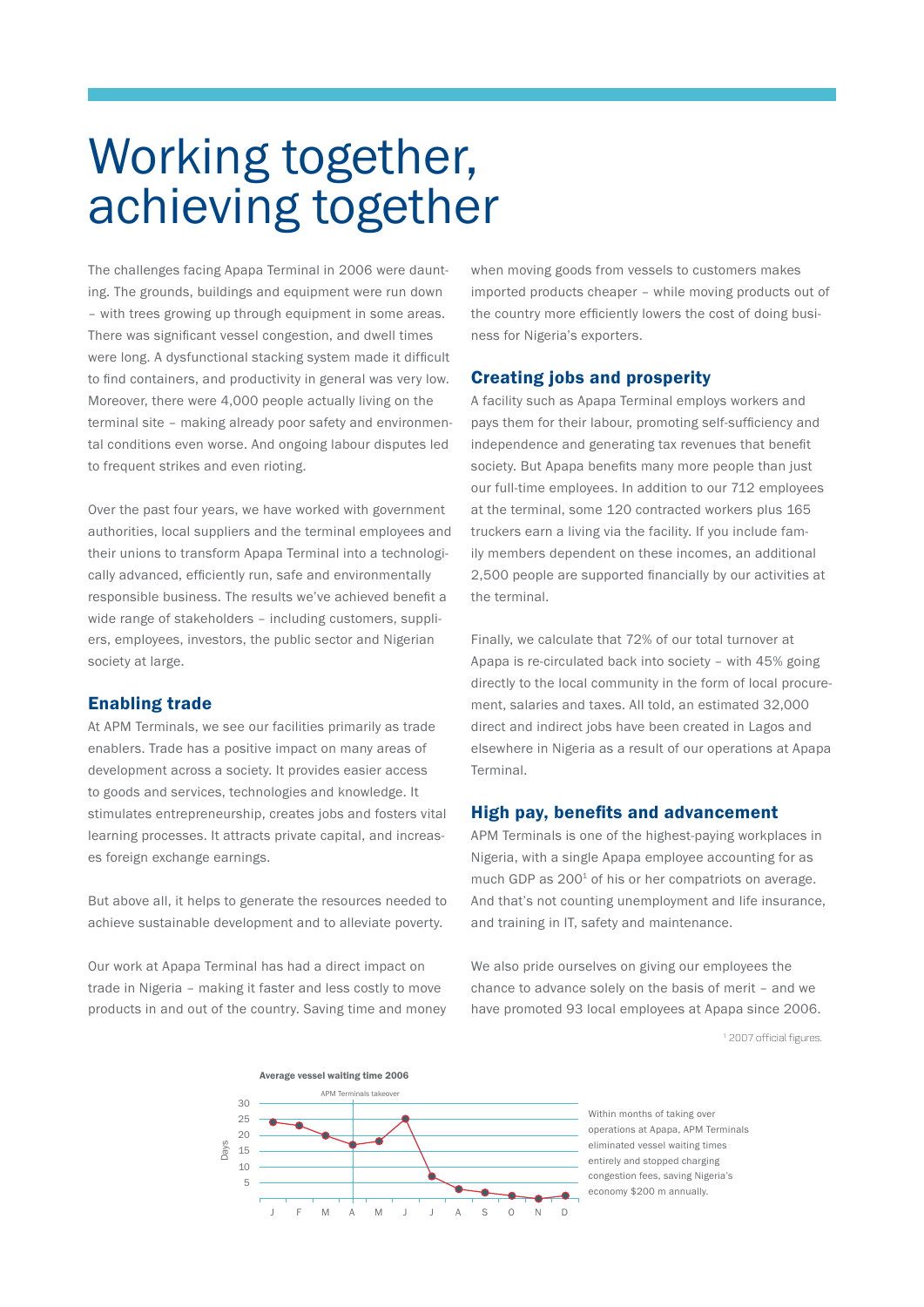

# Turnover distribution

Of our total turnover in 2009 (\$175 m), 72% was channelled back into society. 61% went to suppliers, 15% to our employees and -4% to the public sector. The negative public sector figure is due to overpaid tax in 2008. For the period 2006–2009, our total contribution to the public sector totalled \$47.4 m.

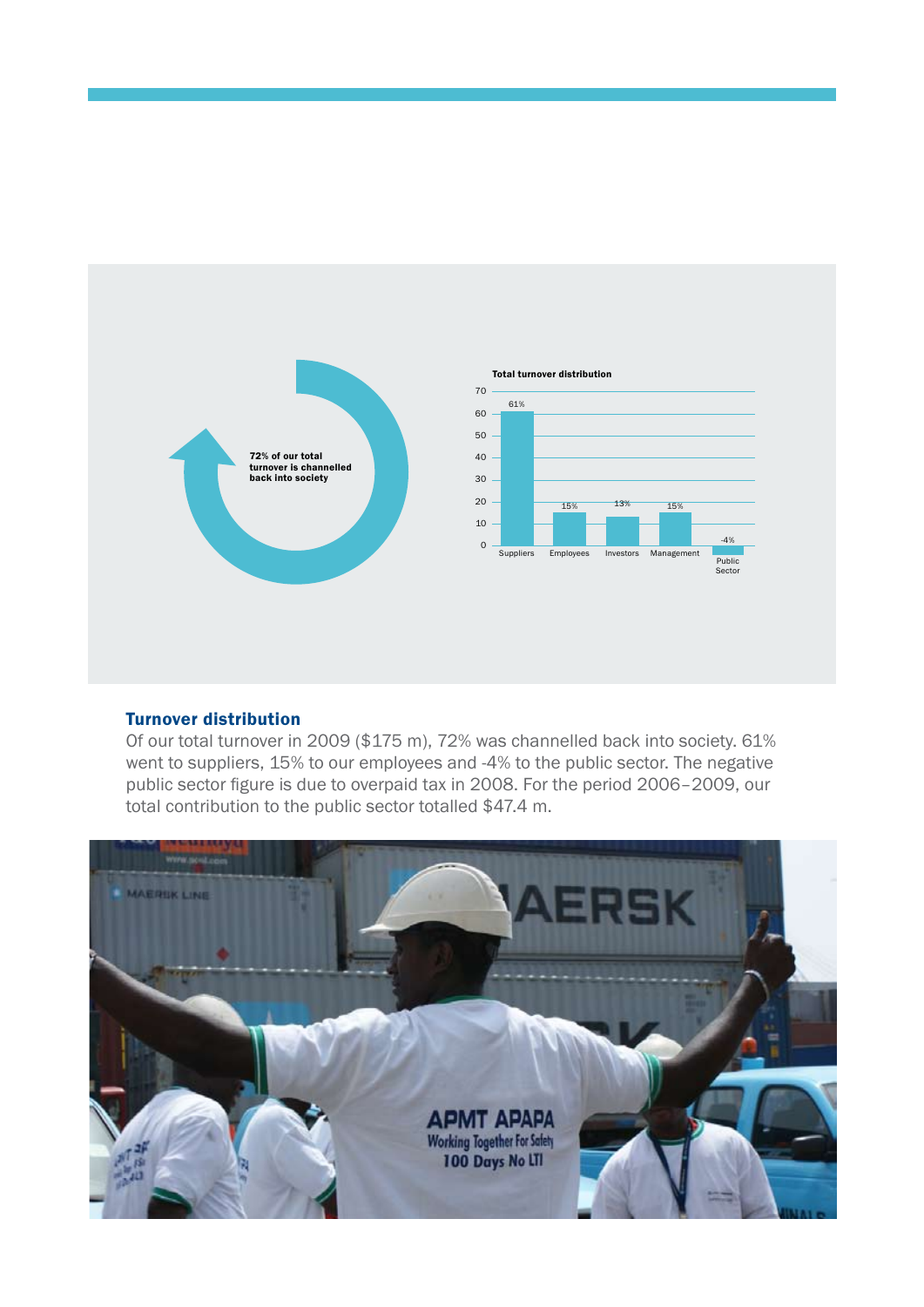# Preparing for a brighter tomorrow

The APM Terminals takeover of Apapa Terminal entailed not only new trade capabilities, jobs and prosperity. It also brought substantial investments in infrastructure, equipment, advanced technology and all the skills and knowledge required to operate a world-class terminal in Lagos. These investments represent a substantial upgrade in Nigeria's technical and operational capabilities, which can be put to work in other areas of society to support the country's development.

### Investing in the future

Since APM Terminals took over operations in 2006, we have invested \$176 million in the first two phases of our terminal development programme. We have invested in infrastructure and handling equipment, and we've modernised the terminal's IT hardware and software systems. All these investments are designed to improve efficiency and transparency, with a particular focus on berthing conditions, yard performance, container pick-up trucks, customs, gates and documentation, and inland haulage and logistics.

The result is a state-of-the-art terminal in Lagos that meets international standards and supports efficient, transparent procedures. It's a result that reverberates throughout Lagos and Nigeria – as the culture of efficiency spreads to our employees, suppliers, business partners and society at large.

# Sharing knowledge

Many of the investments we've made at Apapa Terminal represent important technology and knowledge transfers to Nigeria. The RTG cranes we acquired in 2007 and 2008, for example, require intensive training of operators. To ensure safety and promote efficiency, we trace every move in the terminal, and we have equipped every piece of machinery with a vehicle-mounted terminal (VMT). Most of our employees now carry hand-held devices and have received training in how to use them.

We have installed a state-of-the-art crane simulator at the terminal, where we train our employees in how to operate our sophisticated ship-to-shore (STS) and rubber-tired gantry (RTG) cranes – without exposing them to the risks of training on real equipment. This new simulator is the first of its kind in West and Central Africa.

Finally, employees at Apapa Terminal are immersed in a culture of business efficiency, and are required to work in accordance with the same high ethical standards that apply at all APM Terminals facilities throughout the world – further equipping these men and women with skills that can benefit any company they ever work for in Nigeria.

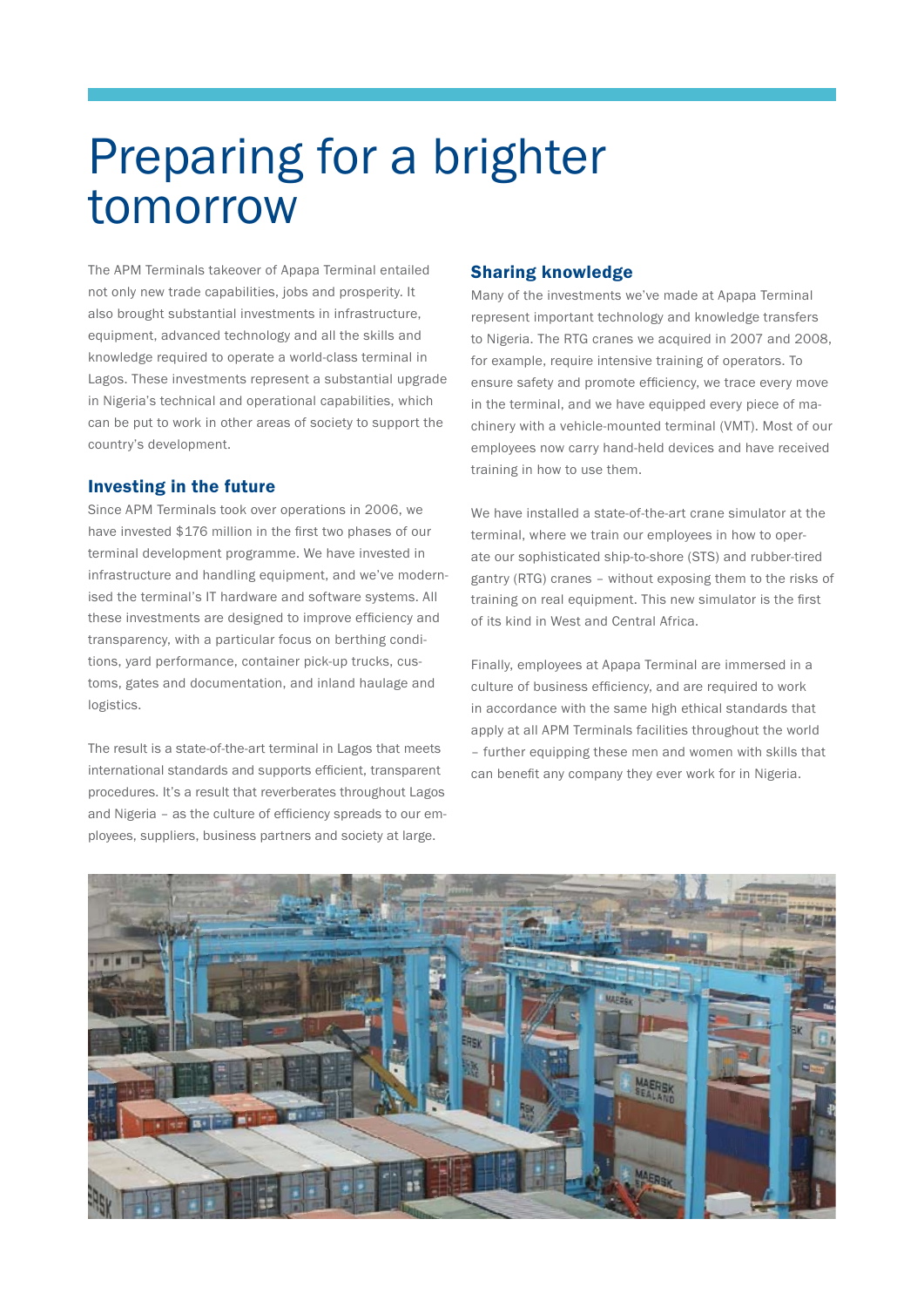

### Substantial investments

Terminal operations

We have invested \$176 million in infrastructure, technology and efficiency-boosting processes in Phase 1 and Phase 2 of our development programme for Apapa Terminal.



#### 1 Berthing conditions

8 shipping lines use the terminal

Vessel turnaround time: 59.4 hours

Total berth length of 1005 m, 4 berths

Max. vessel draught: 12.5 m

Available ship handling cranes: 7

Average moves per hour (MPH): 20

#### **Yard space** 2 **Pard** performance

APMT

crane simulator Open 24 hours a day

Throughput capacity: 600,000 TEU

Dwell time: 28 days Yard space: Multi-user facil-

ity, 29 hectares Reefer connection plugs: 249

Terminal Operation System (including wireless connec-tivity between administration, yard equipment and handhelds)

State-of-the-art crane simulator

#### $\bullet$ Trucks collecting containers

Average turn time is 2,5 hours giving an average trucker 3

 $\overline{\bullet}$ 

ᅲ

**4-500 trucks per day** 

400–500 trucks per day

 Average turn time: 2.5 hours, giving an average trucker 3 turns a day

Customs, gates and documentation  $\bullet$ 

> **A** Customs checks papers and cargo before truckers can pass the gates.

Customs, gates and documentation Customs check papers and cargo before the truckers can pass the gates. To improve transparency on costs, reduce costs and waiting time, an online administration system are being introduced. Further improvements are planned in

To improve transparency and reduce costs and waiting times, an online administration system is being introduced.

Further improvements have been planned in cooperation with clearing agents and public authorities.

**B** Currently, truckers have to pass two gates to leave the terminal area. We aim to work with partners to develop a onegate system that will enhance efficiency and reduce waiting times for truckers.

#### $\bullet$ Inland haulage and logistics

**Portaniin**<br>Inland container depot (ICD) in Nigeria 5 km distance with a 5 km distance with 1 km distance with 1 km distance  $\overline{O}$  of  $\overline{O}$   $\overline{O}$   $\overline{O}$   $\overline{O}$   $\overline{O}$   $\overline{O}$   $\overline{O}$   $\overline{O}$   $\overline{O}$   $\overline{O}$   $\overline{O}$   $\overline{O}$   $\overline{O}$   $\overline{O}$   $\overline{O}$   $\overline{O}$   $\overline{O}$   $\overline{O}$   $\overline{O}$   $\overline{O}$   $\overline{O}$   $\overline{O}$   $\overline{O}$   $\$ 

Containers are transported to 20,000 importers in Nigeria.

An inland container depot (ICD) has been established within 5 km of the terminal.

35% of all containers go to the ICD.

Despite many improvements during recent years, the inland infrastructure of Lagos still presents some challenges to broader logistics efficiency and the level of service users of the terminal can expect.